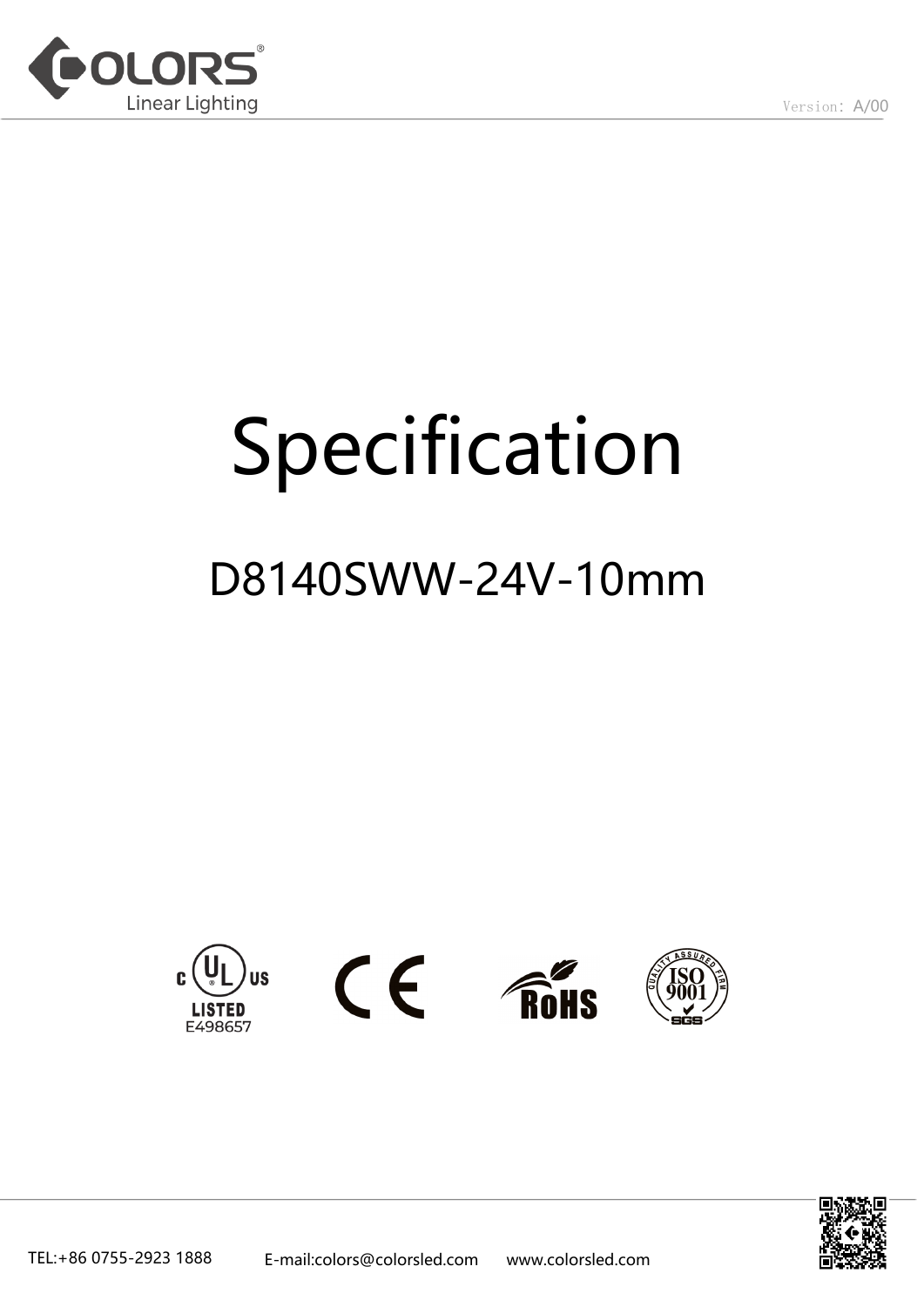

# ▼General description

●Three-wire adjustable toning strip makes it widelymatch all kinds of controllers

●Self-encapsulated design offers six optional 2700-6000Kwhite lights

●With life span over 60000H

 $\bullet$ Ta: -25~40°C; Tc: 75°C (max)

### ▼Dimension

※Max.length: 5000mm Cutting unit: 14leds/100mm LED pitch: 14.28mm Min. bend diameter:Φ60mm

Mounting: 3M tape

IP: IP20/IP65

※Warranty: 5years





1122.50cm

1870.83cm

2619.16cm

Diameter

 $14.69, 63.871x$ 

 $5.290.22.991x$ 

 $2.699, 11.731x$ 

Eavg, Emax

Angle:123.75deg

 $3m$ 

 $5m$ 

 $7<sub>m</sub>$ 

Height

 $- / + 180$  $-150$ 150  $-120$ 120  $-90$ 90 L20 240  $-60$ 60 360 UNIT:cd 480 C0/180,123.7deg C90/270,124.1deg  $30<sup>-</sup>$  $-30$ 600  $0$ <br>AVERAGE BEAM ANGLE (50%) : 123.9 DEG

Photometric of 1M strip AAI Figure

※Max.length data is based on 10% voltage drop

※Warranty is based on indoor use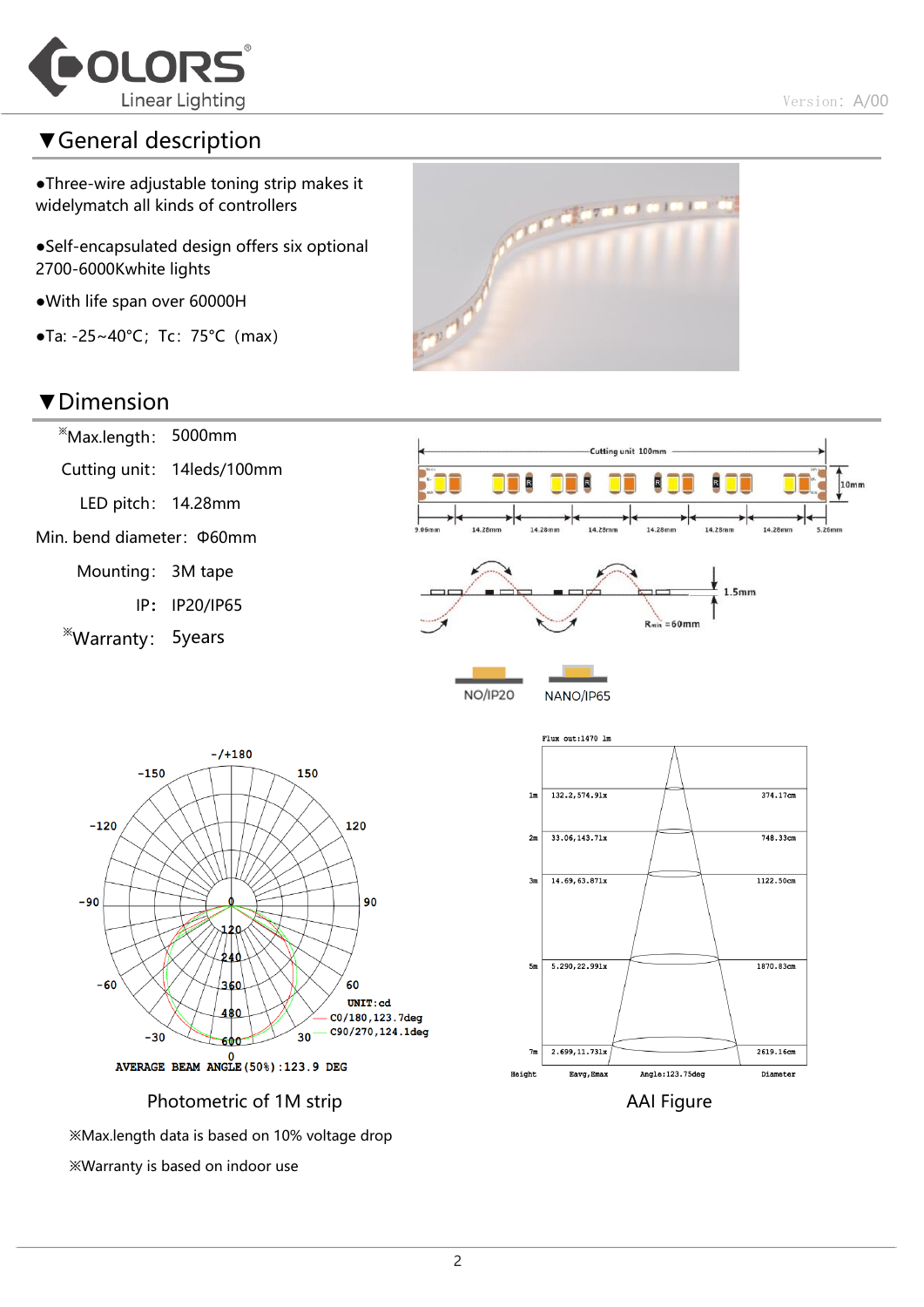

Version: A/00

### ▼Electronic & output data

| Input voltage: DC24V |                                    | Rated current: 0.713A(1m) /3.2A(5m) |
|----------------------|------------------------------------|-------------------------------------|
|                      | Typical Powe: 17.1W(1m)/ 76.8W(5m) | CRI: > 90                           |

On-off times: 10000 (test times)

Power range: 15.5 ~ 18.6W

Max.power: 19.2W

Copper foil: 3oz

| <b>CRI</b>                                                                                                                                                                                  | Color<br>CCT |            | Lumen(lm)<br>$\text{Im}/\text{W}$ |     | Energy<br>efficiency class |  |  |  |  |
|---------------------------------------------------------------------------------------------------------------------------------------------------------------------------------------------|--------------|------------|-----------------------------------|-----|----------------------------|--|--|--|--|
| Ra > 90                                                                                                                                                                                     | <b>SWW</b>   | 2700-6000K | 1710                              | 100 | A+                         |  |  |  |  |
| Ra > 90                                                                                                                                                                                     | SW           | 2700       | 830                               | 98  | A+                         |  |  |  |  |
| Ra > 90<br>W<br>880<br>104<br>6000K<br>A+                                                                                                                                                   |              |            |                                   |     |                            |  |  |  |  |
| 1. The tolerance of output data can be vary up to 15%<br>2.the output data tested according to IES TM-30-15<br>3.the output data is based on IP20/1merter, data of 5m in only for reference |              |            |                                   |     |                            |  |  |  |  |

4.IP protection process leads changes to size, CCT and luminous flux

#### ▼BIN



0.25 0.285 0.305 0.315 0.325 0.325 0.345 0.355 0.365 0.375 0.385 0.395 0.405 0.415 0.425 0.435 0.445 0.455 0.465 0.475 0.485 0.495 0.505 0.505 0.515 0.525 0.535 0.535 0.545 0.555

#### ▼IP Process

| <b>IP Process</b> | Picture   | description<br><b>Size</b> |              | optional CCT/color for<br>finished product | lumen output<br>rate |
|-------------------|-----------|----------------------------|--------------|--------------------------------------------|----------------------|
| <b>NO</b>         | NO/IP20   | No proof                   | $10mm*1.5mm$ | 2700-6000K                                 | 100%                 |
| <b>NA</b>         | NANO/IP65 | Nano-proof                 | $10mm*1.5mm$ | 2700-6000K                                 | 98%                  |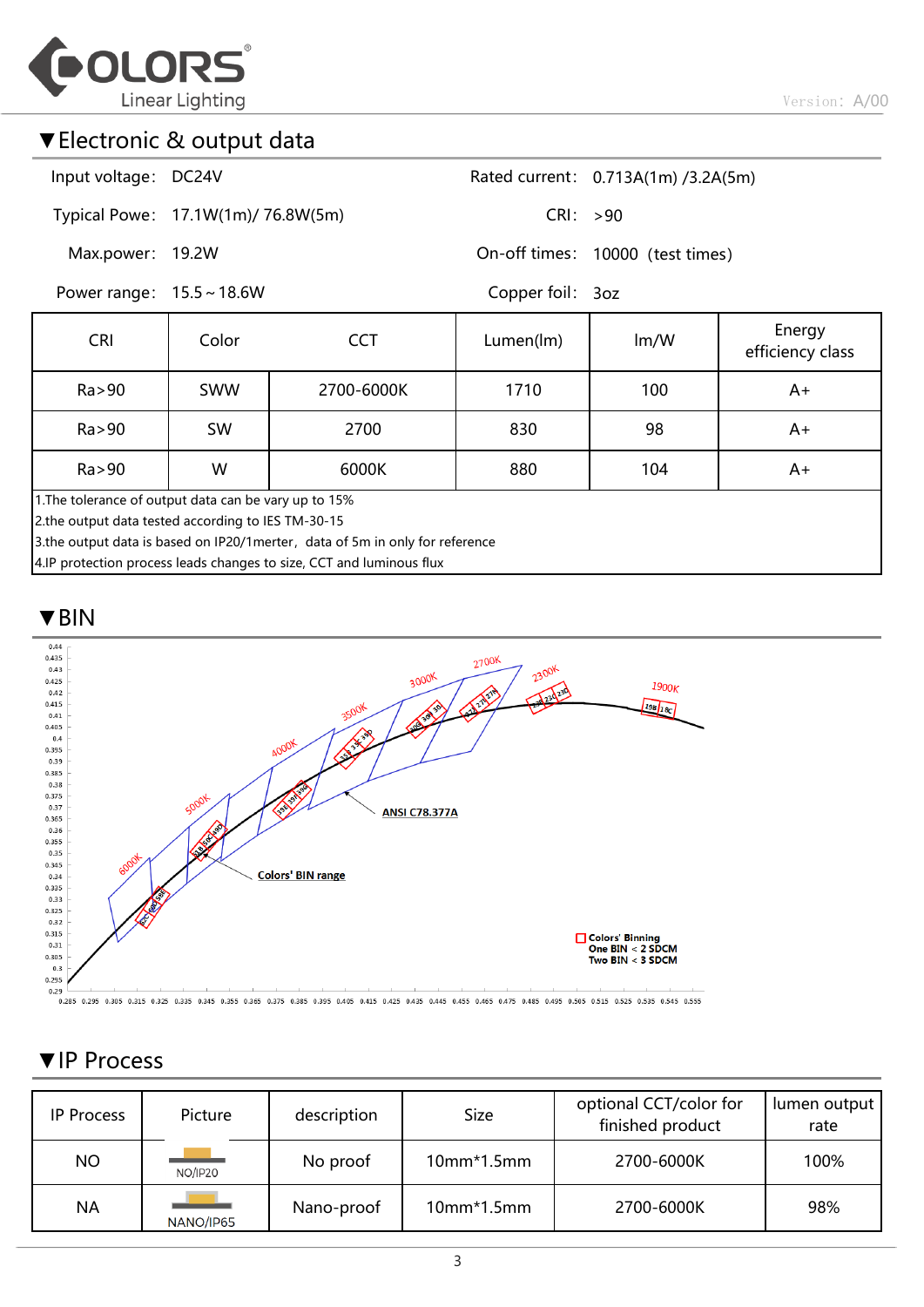

# ▼Accessories Information

| Name                          |  | Picture | Code          | description                                                                                                              |
|-------------------------------|--|---------|---------------|--------------------------------------------------------------------------------------------------------------------------|
| CCT set                       |  |         | 23-01-00-0005 | M2+M4-5A<br>Input voltage: 12-24VDC<br>Maximum loaded current: 5A*4CH Max 20A<br>Maximum loaded power:240W/480W(12V/24V) |
| Connector for<br>FPC and FPC  |  |         | 94-03-00-0041 | 10mm width, 3PIN connector of wire and FPC,<br>suitable for dual color strip, NO/NA, 3PIN wire<br>18-22AWG               |
| Connector for<br>wire and FPC |  |         | 94-03-00-0042 | 10mm width, 3PIN connector of FPC and FPC,<br>suitable for dual color strip, NO/NA                                       |

# ▼Order Code Formats

|   | 1: Category                       |   | 2: LED      | 3: LED/m       |                        |             | 4: Voltage<br>5:FPC Width |    | 6: IP Process                 |                        | 7: CRI                          |      |      | 8: CCT          |                |
|---|-----------------------------------|---|-------------|----------------|------------------------|-------------|---------------------------|----|-------------------------------|------------------------|---------------------------------|------|------|-----------------|----------------|
| D | $\overline{\phantom{0}}$          | 8 | 2835        | 140            | <b>140 LED</b>         | 24          | <b>24V</b>                | 10 | 10mm                          | <b>NO</b><br><b>NA</b> | <b>NO</b><br><b>NANO</b>        |      | 9    | > 90            | SWW 2700-6000K |
| D |                                   |   | 8           |                | 140                    |             | 24                        |    | 10                            |                        | <b>NO</b>                       |      | 9    |                 | <b>SWW</b>     |
|   | 9: Silk Printing 10: Entery cable |   |             |                | 11: Wire type          |             |                           |    | 12: Wire length 13: Tape type |                        | 14: Label Type 15: Strip Length |      |      |                 |                |
| N | Neutral                           | S | Single      | $\overline{A}$ | red and black<br>cable | 012         | 12cm                      | W  | White 3M                      | $\mathsf{C}$           | <b>COLORS</b>                   | 0500 |      | 5 <sub>m</sub>  |                |
| C | <b>COLORS</b>                     | D | Doubel      | B              | SM-male wire           | 020         | 20cm                      | Y  | Yellow 3M                     | S                      | Customized                      | 5000 |      | 50 <sub>m</sub> |                |
| S | Customized X                      |   | Nothing     | C              | SM-female<br>wire      | 050         | 50cm                      | X  | Nothing                       |                        |                                 | 4000 |      | 40 <sub>m</sub> |                |
|   |                                   |   |             | X              | Nothing                | 100         | 100cm                     |    |                               |                        |                                 |      |      |                 |                |
|   |                                   |   |             |                |                        | $\mathbf 0$ | Nothing                   |    |                               |                        |                                 |      |      |                 |                |
|   | N                                 |   | $\mathsf S$ |                | A                      |             | 012                       |    | W                             |                        | $\mathsf{C}$                    |      | 0500 |                 |                |
|   | D81402410NO-9SWWNSA012WC0500      |   |             |                |                        |             |                           |    |                               |                        |                                 |      |      |                 |                |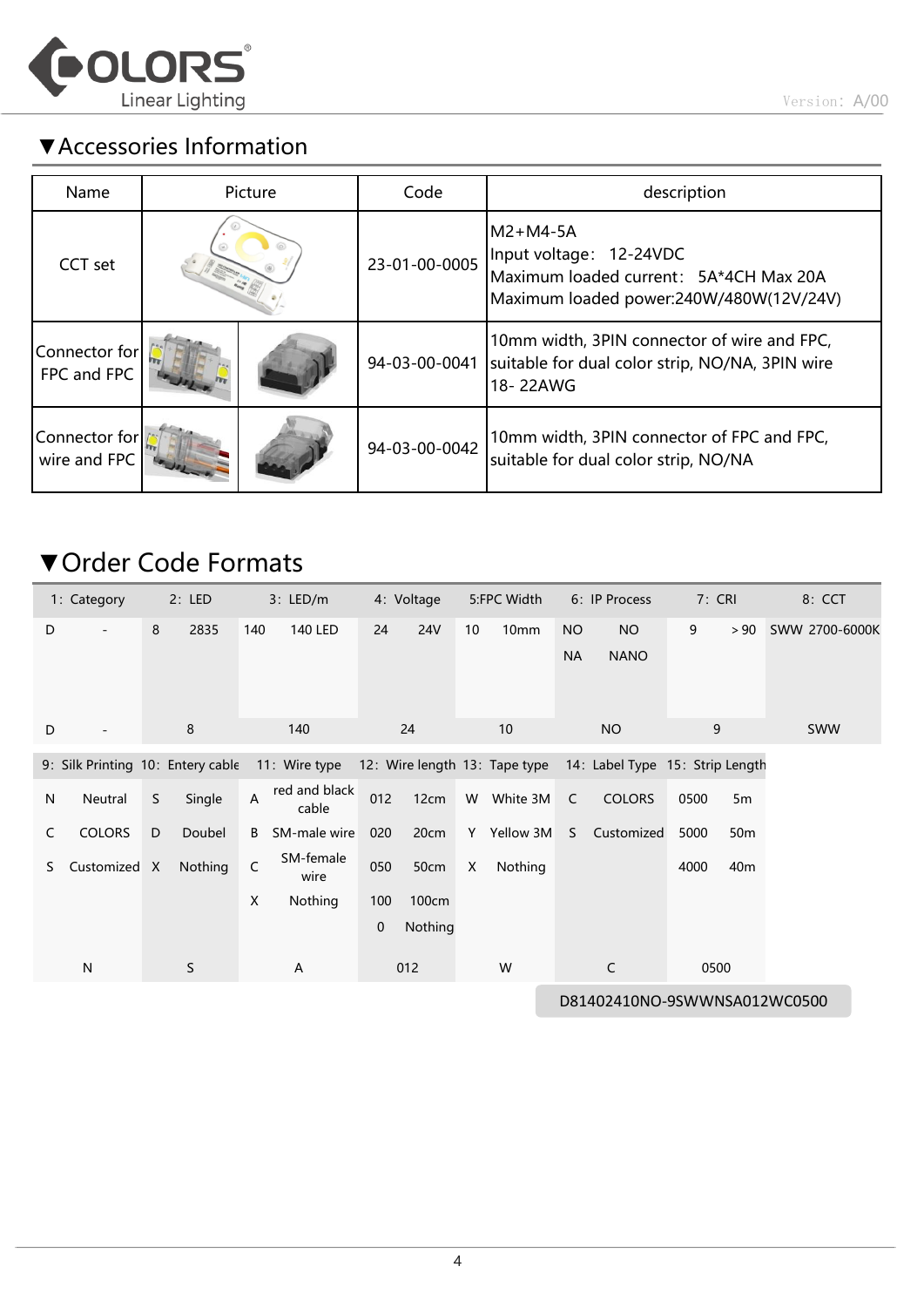

▼Packing

#### Colors brand package



#### General customized package



| <b>IP Process</b> | Product<br>size(mm) | Product quantity<br>(m/reel) | Product<br>quantity<br>(m/case) | Product net<br>weight(kq) | Net weight per<br>box (kg) | Gross weight<br>(kg) | Package size<br>(cm) |
|-------------------|---------------------|------------------------------|---------------------------------|---------------------------|----------------------------|----------------------|----------------------|
| NO                | 5000*10*1.5         |                              | 250                             | 0.152                     | 7.6                        | 8.74                 | 41*41*26             |
| <b>NA</b>         | 5000*10*1.5         |                              | 250                             | 0.155                     | 7.75                       | 8.913                | 41*41*26             |

Remark: data with 10% tolerance

#### Engineering packaging of NO(IP20)/NA(IP65).



| <b>IP Process</b> | Product<br>size(mm) | <b>Product quantity</b><br>(m/reel) | Product<br>quantity<br>(m/case) | Product net<br>weight(kq) | Net weight per Gross weight<br>box (kg) | (kg)   | Package size<br>(cm) |
|-------------------|---------------------|-------------------------------------|---------------------------------|---------------------------|-----------------------------------------|--------|----------------------|
| NO                | 50000*10*1.5        | 50                                  | 500                             | 1.52                      | 15.2                                    | 17.48  | 41*41*26             |
| <b>NA</b>         | 50000*10*1.5        | 50                                  | 500                             | 1.55                      | 15.5                                    | 17.825 | 41*41*26             |

Remark: data with 10% tolerance